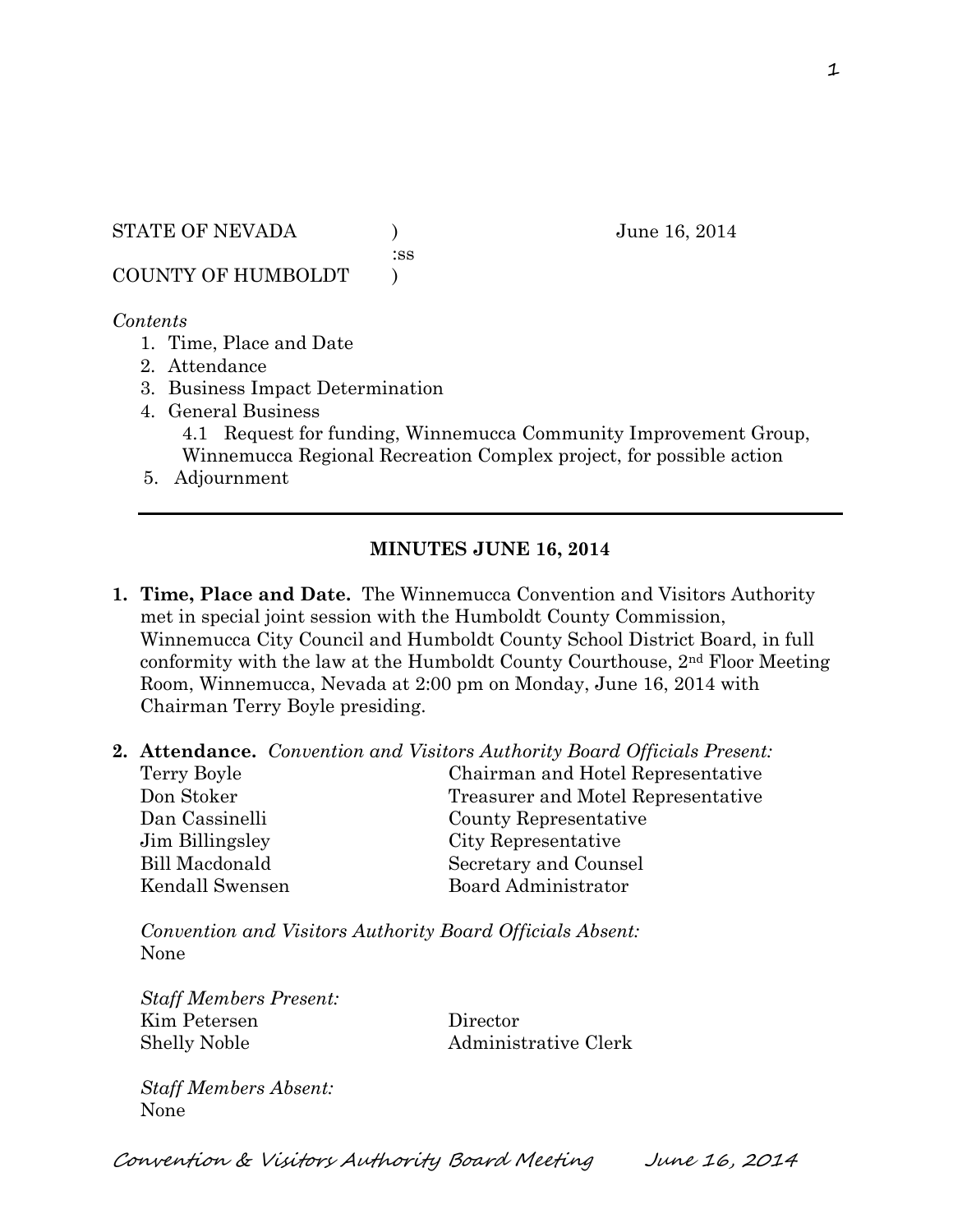**3. Business Impact Determination.** After review of the June 16, 2014 agenda, *Don Stoker made a motion that no proposed agenda item is likely to impose a direct and significant economic burden on a business or directly restrict formation, operation, or expansion of a business. The motion carried, 4-0.*

#### **4. General Business.**

## **4.1 Request for funding, Winnemucca Community Improvement Group, Winnemucca Regional Recreation Complex project, for possible action**

Mayor Putnam reiterated the reason for this meeting was to request funding for Phase One of this project which will include soccer fields and project infrastructure. The request is \$500,000 from the WCVA and \$1,000,000 from Humboldt County. The city has already committed \$1,600,000 for a total Phase One total of approximately \$3,000,000. WCVA Chairman Boyle asked if the sales tax increase was going to make it to the November ballot, since this was one concern of the WCVA. District Attorney Mike Macdonald answered that it would. Mr. Boyle also expressed the WCVA's concern that from the document acquired from the city which outlines the property acquisition from Mr. Means, it does not appear that the entire 43 acres will be dedicated to the city right away. Instead, it will be done in stages, and this could be problematic since you never know what situations may arise in the future that could involve this property. Mayor Putnam stated that this was not the case. As soon as this initial funding is secured, Mr. Means will be exercising his option on the parcel and deeding the entire 43 acres to the City of Winnemucca. County Administrator Deist spoke in favor of the project, but was against the county committing to any funding at this time, since it would significantly deplete the building reserve fund. Commissioner Amos questioned who would be handling these funds, if approved, and expressed his concern about approving this action without any other community input (November sales tax increase ballot question). Winnemucca Community Improvement Group (WCIG) representative Rusty Bahr informed those present that these funds would be managed by the City of Winnemucca for Phase One. Funding for future phases would be managed by the WCIG, once it obtains its 501(c)3 status. Discussion followed with most board members expressing their concern about timing but supporting this project and moving ahead with the funding request as it would be in the best interest of our community. The county passed their motion to approve \$1,000,000 for the WCIG Regional Recreation Complex, Phase One. *Don Stoker made a motion approving \$500,000 for the Winnemucca Community Improvement Group Regional Recreation Complex, Phase One. The amount will be paid as follows: \$250,000 in year one and \$125,000 in years two and three. Motion carried, 4-0.*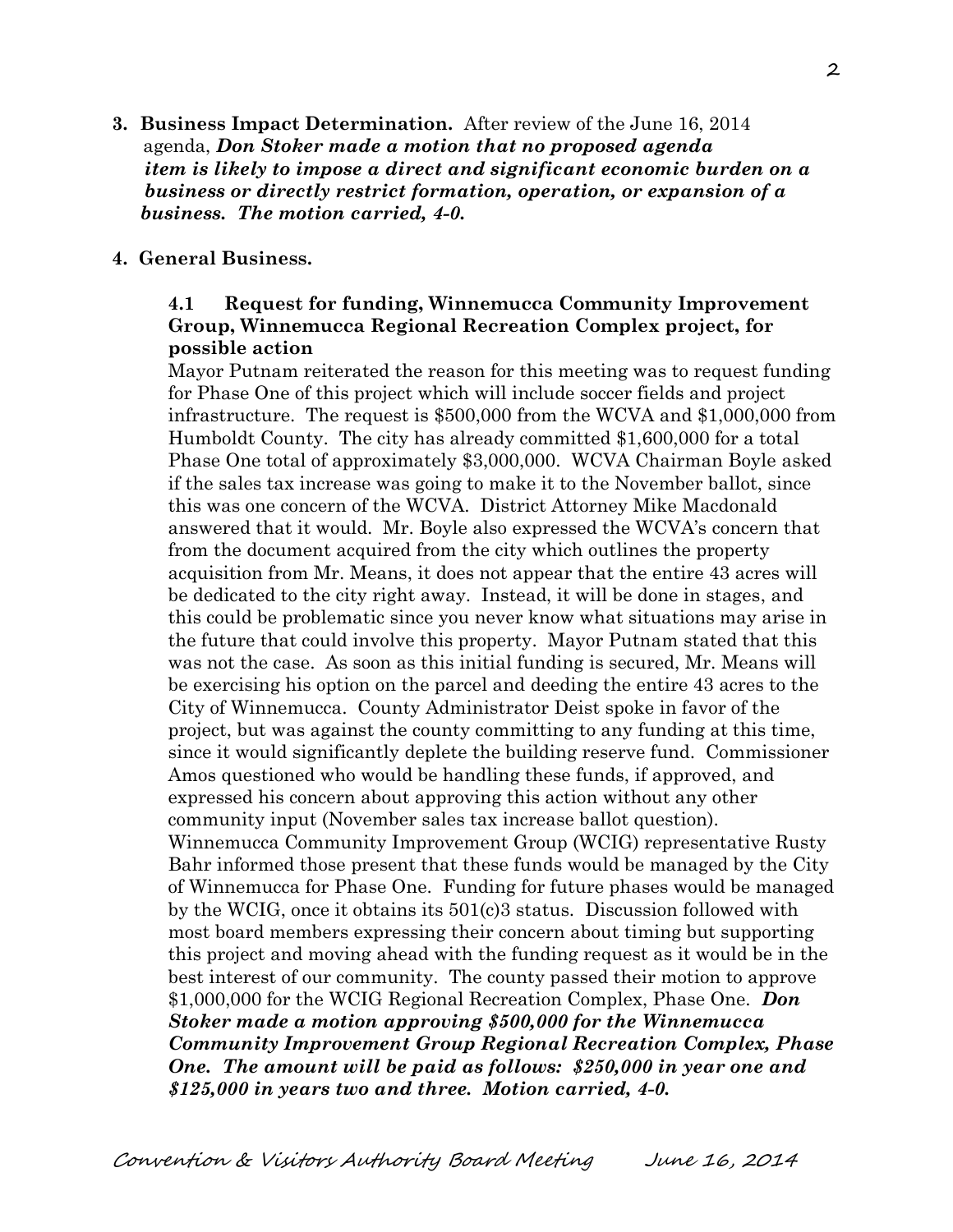### **5. Regular Business. Next Meeting. The Board confirmed the next regular meeting date of Wednesday, June 18, 2014, 4:00 pm.**

**6. Adjourn.** *Don Stoker made a motion to adjourn this meeting. Motion carried, 4-0.* The meeting was adjourned at 2:30 pm to the next regular meeting, or to the earlier call of the Chairman or to the call of any three (3) members of the Board on three (3) working days notice.

Respectfully submitted,

Shelly Noble

 $APPROVED ON$   $\qquad \qquad .2014$ 

As written\_\_\_\_\_\_\_\_\_\_\_\_\_\_\_

As corrected \_\_\_\_\_\_\_\_\_\_\_\_\_

Winnemucca Convention & Visitors Authority Board

 $\_$  , and the set of the set of the set of the set of the set of the set of the set of the set of the set of the set of the set of the set of the set of the set of the set of the set of the set of the set of the set of th

TERRY BOYLE DAN CASSINELLI Hotel Representative

Chairman and County Representative

 $\_$  , and the set of the set of the set of the set of the set of the set of the set of the set of the set of the set of the set of the set of the set of the set of the set of the set of the set of the set of the set of th DON STOKER JIM BILLINGSLEY Treasurer and Motel Representative City Representative